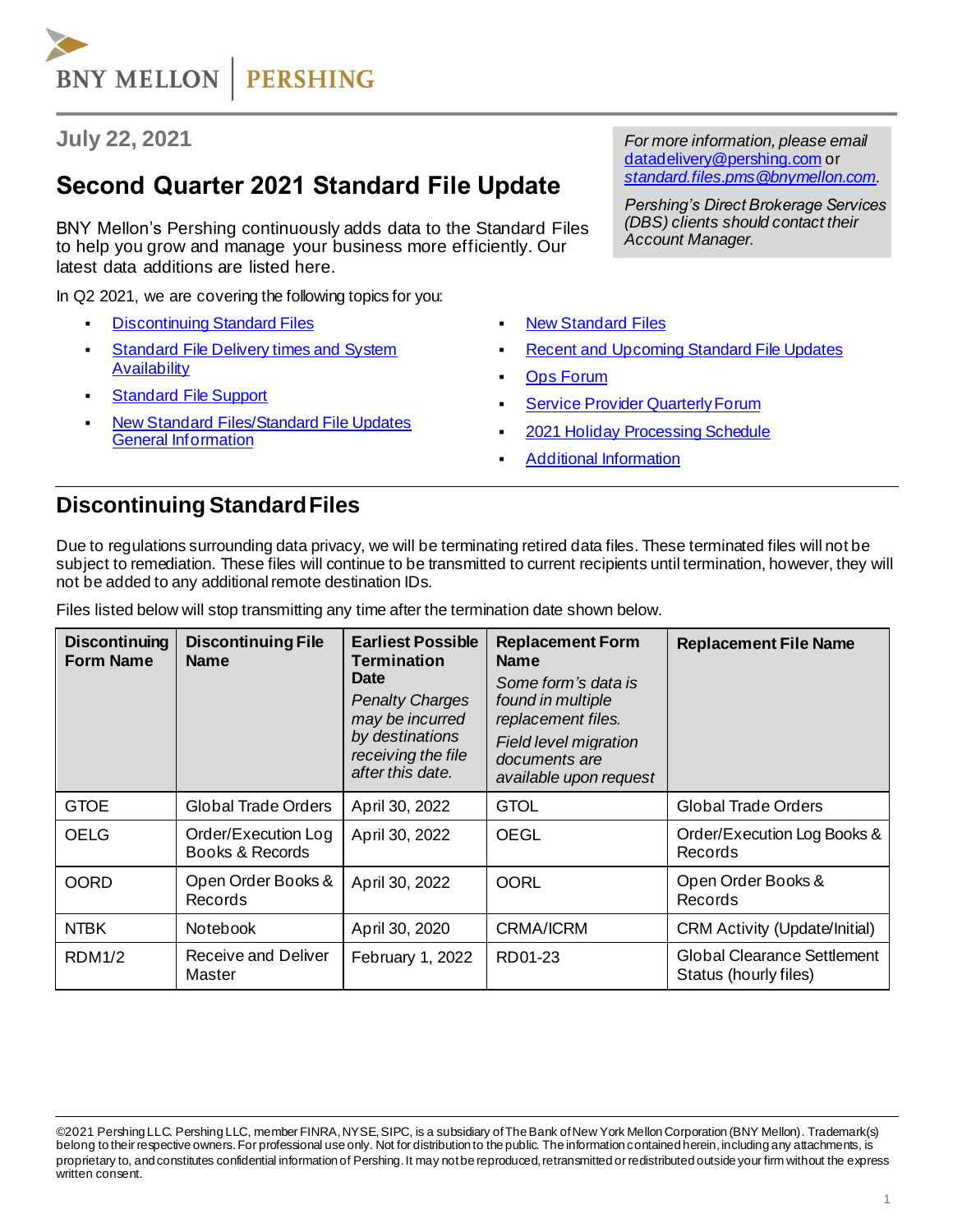**BNY MELLON PERSHING** 

### **Unused Destination IDs**

To help you manage your file feeds, we now conduct periodic reviews of any destination ID with "*No Extract Criteria*". IDs that have not been configured for four months or more may be deleted. Please contact your Pershing Account Manager if you have any questions.

#### **Best Practices**

<span id="page-1-0"></span>As a best practice, we strongly recommend using the Global Trade (GTDE/GSDE) file for all trade information. The trade file contains much more information about a trade than the bookkeeping file. The Global Bookkeeping (GACT, GAC1) file should be used for non-trade transactions such as sweeps, dividends, etc.

#### **Standard File Delivery times and System Availability**

Our Secure File Transfer Protocol (SFTP) and InfoDirect systems are unavailable weekly from midnight on Sunday until 8:00 a.m. (ET) on Monday, during scheduled server maintenance.

General file delivery target times are documented in the Pershing System and File Availability Schedule located in Reference Documents in NetX360® .

## <span id="page-1-1"></span>**Standard File Support**

We provide around the clock support for our clients. Urgent production issues should be called into the Pershing TechnologyHelp Desk at (888) 878-3142 where our associates are available 24 hours a day, seven days a week. Please be prepared to provide your three-character Destination/Remote ID, file name(s) and business date, as well as any relevant examples of the issue.

Please contact **DataDelivery@Pershing.com for any questions related to the file structure**, scheduling or any other noncritical inquiries.

#### <span id="page-1-2"></span>**New Standard Files/Standard File Updates General Information**

Users may review the Standard File layout for existing files, new files and updated files on our firm's website at [https://standardfiles.pershing.com](https://standardfiles.pershing.com/home/-/categories/275237?cat=275237).

Each layout shows the date it was last updated. New and impending changes are added as soon as they are known, and projected changes include target dates.

New standard files may be requested via Service Center within NetX360<sup>®</sup>. The path is Administrative Services > Standard Files > Add Files to Existing Destination.

Please note that fields marked "*Not Used*" in the layouts are not necessarily empty fields. We reserve the right to use these fields at any time. Updates to "*Not Used*" fields and new values are not subject to pre-announcement. Updates may also impact the number of records you receive.

#### <span id="page-1-3"></span>**New Standard Files**

| <b>Form Name</b> | <b>File Name</b>                | <b>Description</b>                                                                                                                                                                                                                         |
|------------------|---------------------------------|--------------------------------------------------------------------------------------------------------------------------------------------------------------------------------------------------------------------------------------------|
| <b>OORL</b>      | Open Orders, Books &<br>Records | This new file is now available in production. This file will replace the<br>legacy OORD file and may be requested through Service Center to run in<br>parallel with the existing file. Please see the file layout for complete<br>details. |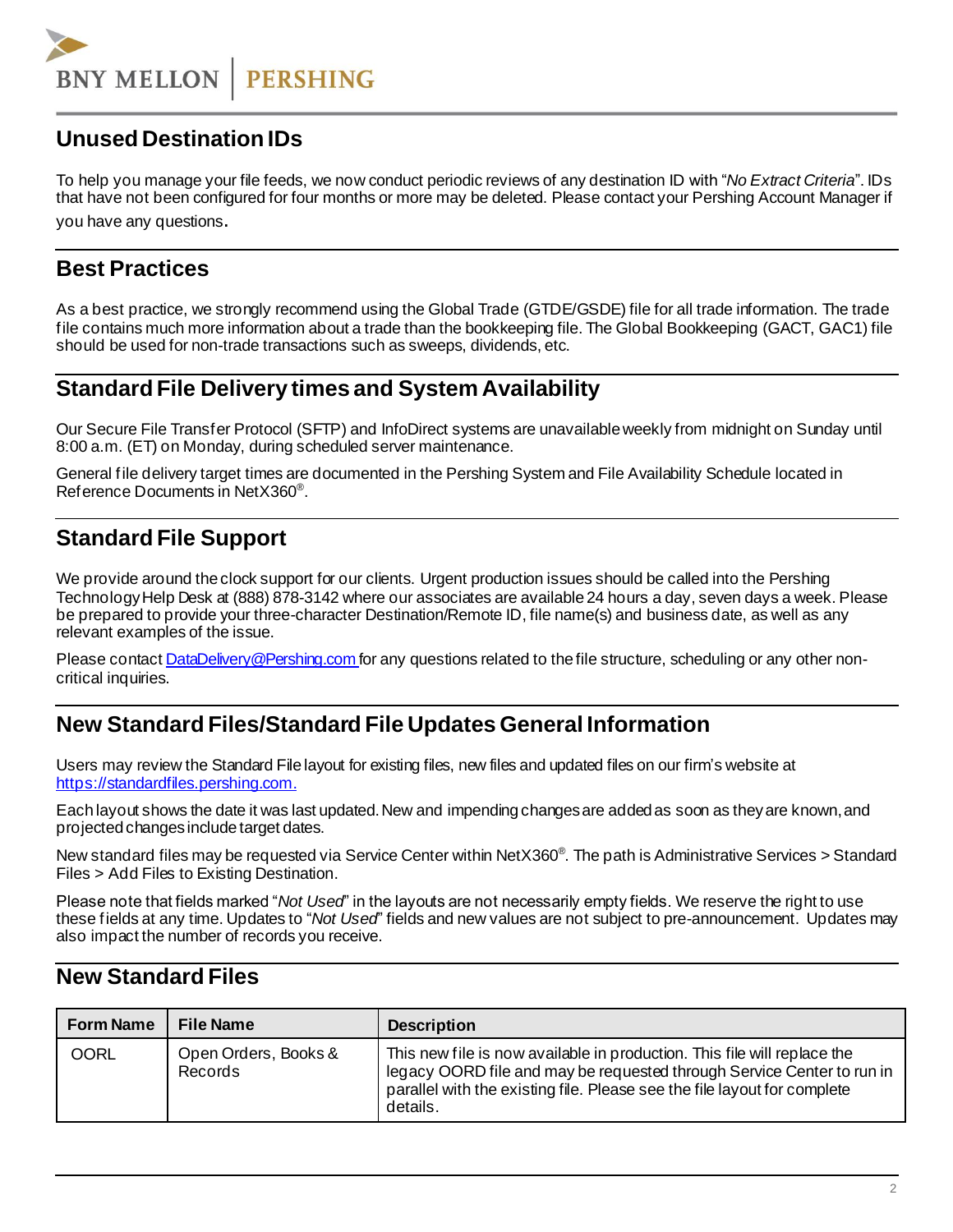# <span id="page-2-0"></span>**Recent and Upcoming Standard File Updates**

| <b>Form Name</b>              | <b>File Name</b>                              | <b>Description</b>                                                                                                                                                                                                                                                                                                                                                                                                                                                                                                                                                                                                                                                                                                                                                                                                                                                                                                                                                          |
|-------------------------------|-----------------------------------------------|-----------------------------------------------------------------------------------------------------------------------------------------------------------------------------------------------------------------------------------------------------------------------------------------------------------------------------------------------------------------------------------------------------------------------------------------------------------------------------------------------------------------------------------------------------------------------------------------------------------------------------------------------------------------------------------------------------------------------------------------------------------------------------------------------------------------------------------------------------------------------------------------------------------------------------------------------------------------------------|
| ACCF/T                        | <b>Customer Account</b><br><b>Information</b> | To support the Internal Revenue Service (IRS) - Individual Retirement<br>Account (IRA) Escheatment Withholding Requirement - IRA -<br>Escheatment Indicator to be added in ACCF/T in Record B, position<br>635. Also, Intermediary Account Indicator is now in Record A position<br>476. Please see file layout for complete details.                                                                                                                                                                                                                                                                                                                                                                                                                                                                                                                                                                                                                                       |
| BPFD/F                        | <b>Business Party</b><br><b>Information</b>   | To help assist our clients comply with CAT regulation, a Large Trader<br>Effective Date for CAT entities is now in Record A, position 512.<br>Please see file layout for complete details. To support paper reduction,<br>the Master Mnemonic is now in Record J, position 384 and the country<br>of organization is in position 393.<br>Starting July 16, 2021, an additional 'A' record will be generated for<br>each Rep code at your company. An additional corresponding 'F'<br>record will also be generated containing the Advisor/Advisor Team<br>information as related to that Rep code. The existing Advisor/Advisor<br>Team 'A' records and Rep 'F' records will remain. The change is to<br>send additional Rep 'A' records related to Advisor/Advisor Team 'F'<br>records. This change will effectively increase the number of 'A' and 'F'<br>records you will receive based on the number of Rep codes you have<br>set up under your Advisors/Advisor Teams. |
| FT10/FT20                     | Firm Trading                                  | Asset type, sub type and sub-sub type has been added to both files<br>starting in position 476. Please see file layout for complete details.                                                                                                                                                                                                                                                                                                                                                                                                                                                                                                                                                                                                                                                                                                                                                                                                                                |
| GACT/GAC1                     | <b>Global Booking File</b>                    | We are making an enhancement to improve tax reporting and offer<br>more consistent processing of all corporate actions. This enhancement<br>will alter how fractional shares are processed and presented in<br>standard files. Currently scheduled for production on June 4, 2021, the<br>transaction/source code LEU will include cash amounts in the Net<br>Amount field, and fractional shares in the quantity field. Consequently,<br>LEU will use PAR Key Code 10 in place of code 39.                                                                                                                                                                                                                                                                                                                                                                                                                                                                                 |
| <b>GTDE/GSDE</b><br>GTOE/GTOL | Global Trade/Global<br><b>Trades Orders</b>   | We have added the internal version number in Record B, position<br>1225. Please see file layout for complete details.                                                                                                                                                                                                                                                                                                                                                                                                                                                                                                                                                                                                                                                                                                                                                                                                                                                       |
| <b>MFDS</b>                   | <b>Mutual Fund</b><br>Description             | We have added a 12b-1 indicator to filler in position 396. Please see<br>the file layout for complete details.                                                                                                                                                                                                                                                                                                                                                                                                                                                                                                                                                                                                                                                                                                                                                                                                                                                              |
| RPFI/RPFP                     | <b>Retirement Plan</b><br>Invoice             | As part of the update to the Pershing's billing system, the Pershing Fee<br>Amount and Client Fee Amount have been added to filler starting in<br>position 196.                                                                                                                                                                                                                                                                                                                                                                                                                                                                                                                                                                                                                                                                                                                                                                                                             |

# **Upcoming Standard File Updates**

| SETD/F | Settlement Instructions | We are adding a new mandatory record to support STEP, Execution<br>Plus accounts. Currently planned for March 2022, Record G will<br>provide settlement instructions for STEP accounts. Once the change is<br>in production the record will be included automatically for all clients with<br>STEP accounts. Please see the file layout for complete details. |
|--------|-------------------------|---------------------------------------------------------------------------------------------------------------------------------------------------------------------------------------------------------------------------------------------------------------------------------------------------------------------------------------------------------------|
|        |                         |                                                                                                                                                                                                                                                                                                                                                               |